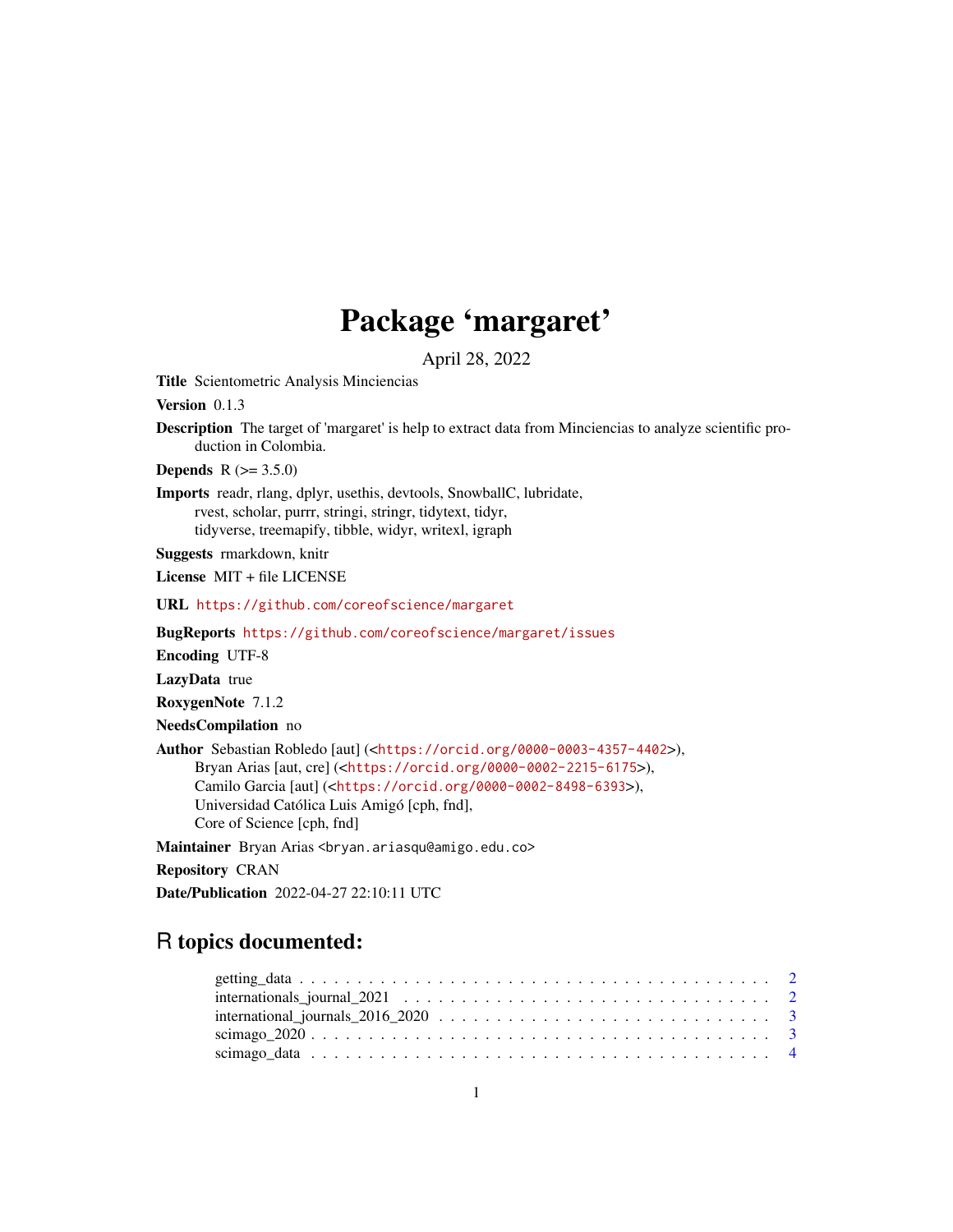#### <span id="page-1-0"></span>**Index** [5](#page-4-0). The second state of the second state of the second state of the second state of the second state of the second state of the second state of the second state of the second state of the second state of the second

getting\_data *Data getting*

#### Description

This function get information from GrupLac.

#### Usage

getting\_data(groups, researchers)

#### Arguments

| groups      | A dataframe with information about groups and links from GrupLAC |
|-------------|------------------------------------------------------------------|
| researchers | A data frame with ID from google scholar form researchers        |

#### Details

Extracts data from Minciencias web pages about research groups and researchers.

#### Examples

```
## Not run:
Load data in a dataframe of r
groups <- read.csv(".../groups_information.csv", header=T, sep=",")
margaret_data <- getting_data(groups)
#or just
margaret::getting_data(groups)
## End(Not run)
```
internationals\_journal\_2021 *Publindex homologación de revistas 2021*

#### Description

Publindex homologación de revistas 2021

#### Usage

internationals\_journal\_2021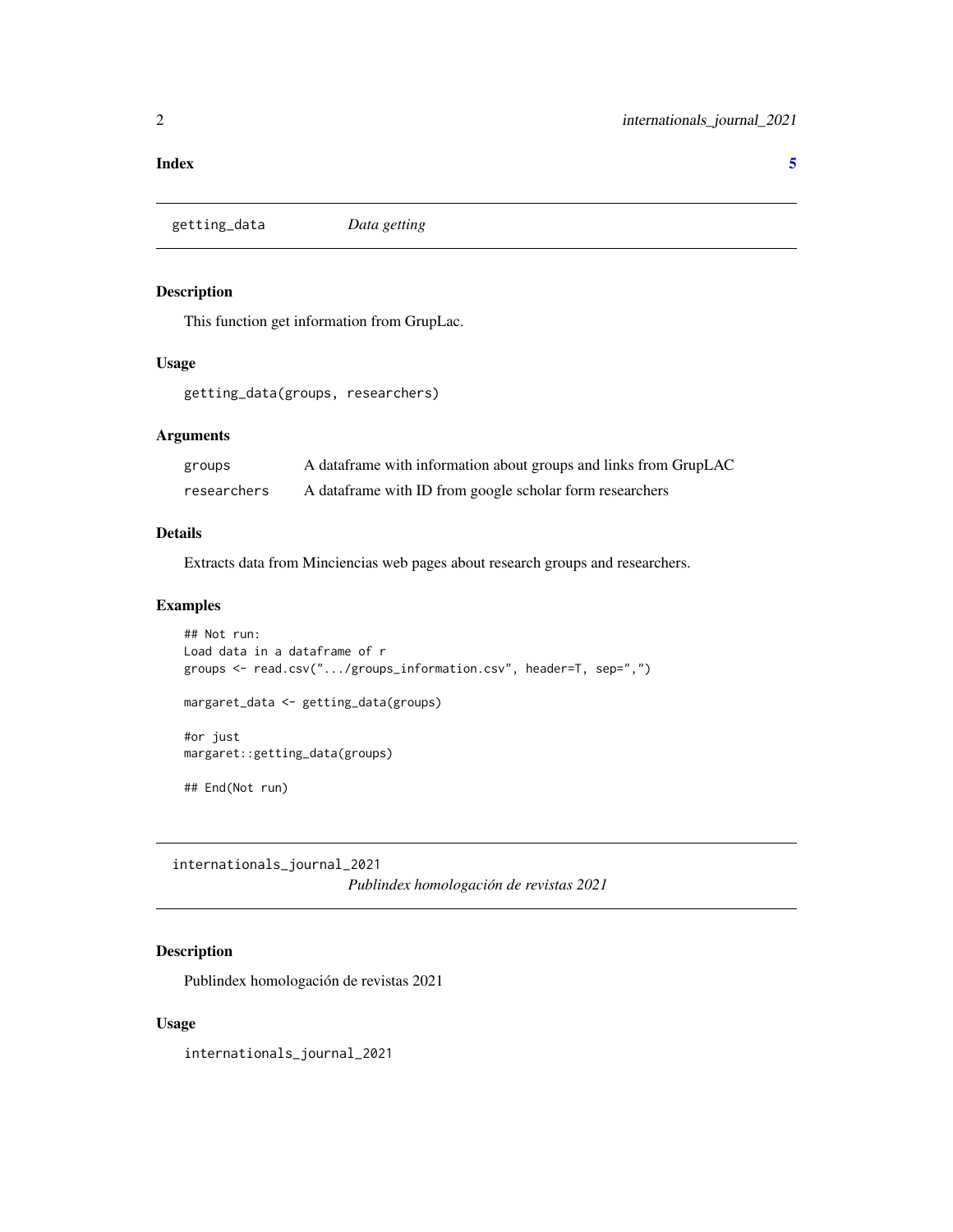#### <span id="page-2-0"></span>Format

A dataframe with information about journal ranking from scimago

#### Source

<https://scienti.minciencias.gov.co/publindex/#/revistasHomologadas/buscador>

international\_journals\_2016\_2020 *Publindex homologación de revistas 2016 to 2020*

#### Description

Publindex homologación de revistas 2016 to 2020

#### Usage

international\_journals\_2016\_2020

#### Format

A dataframe with information about journal ranking from scimago

#### Source

<https://scienti.minciencias.gov.co/publindex/#/revistasHomologadas/buscador>

scimago\_2020 *Scimago 2020 data*

#### Description

Scimago 2020 data

#### Usage

scimago\_2020

#### Format

A dataframe with information about journal ranking from scimago

#### Source

<https://github.com/ikashnitsky/sjrdata> <https://www.scimagojr.com/>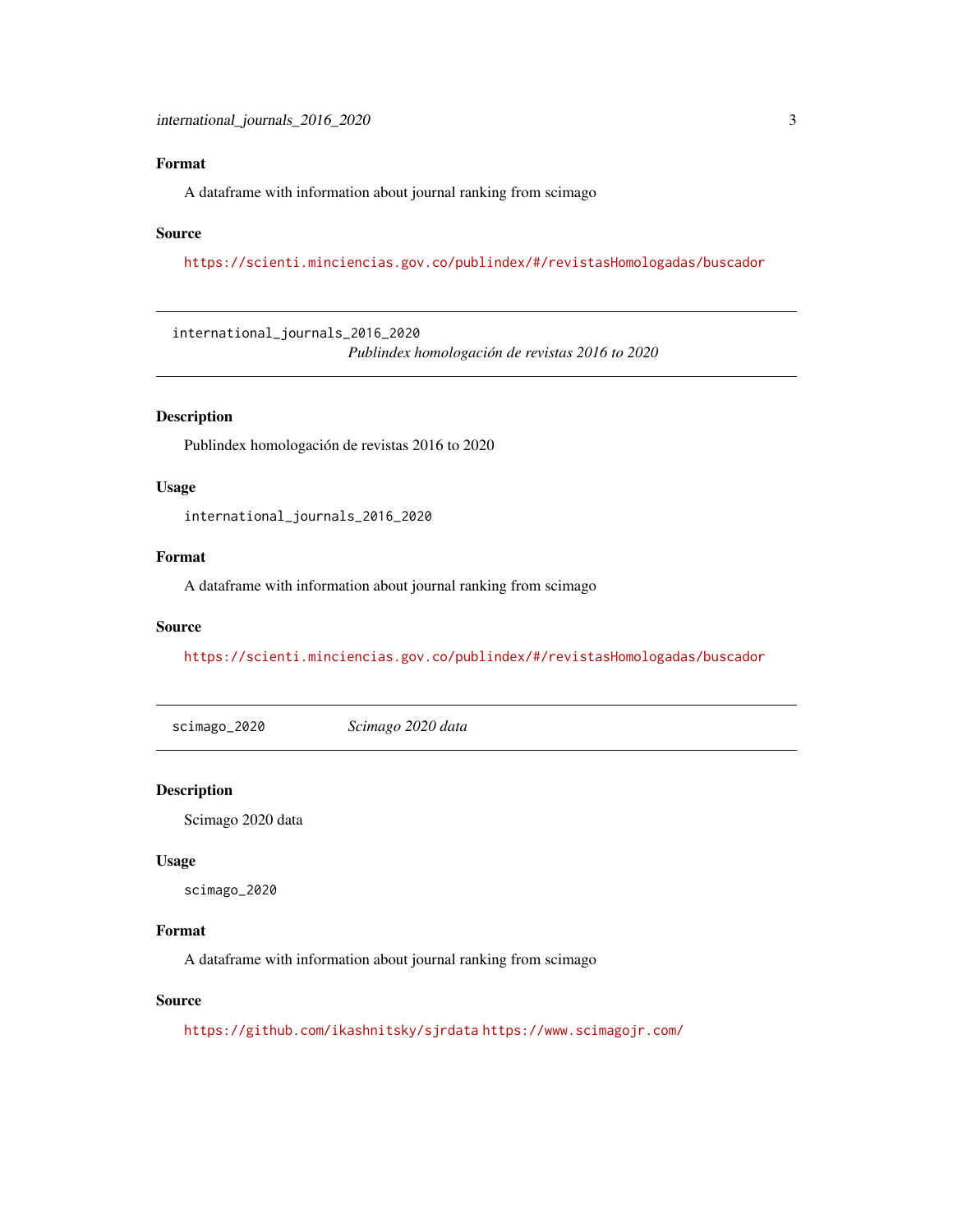<span id="page-3-0"></span>

#### Description

Scimago 2016-2019 data

#### Usage

scimago\_data

#### Format

A dataframe with information about journal ranking from scimago since 2016 to 2019

#### Source

<https://github.com/ikashnitsky/sjrdata> <https://www.scimagojr.com/>